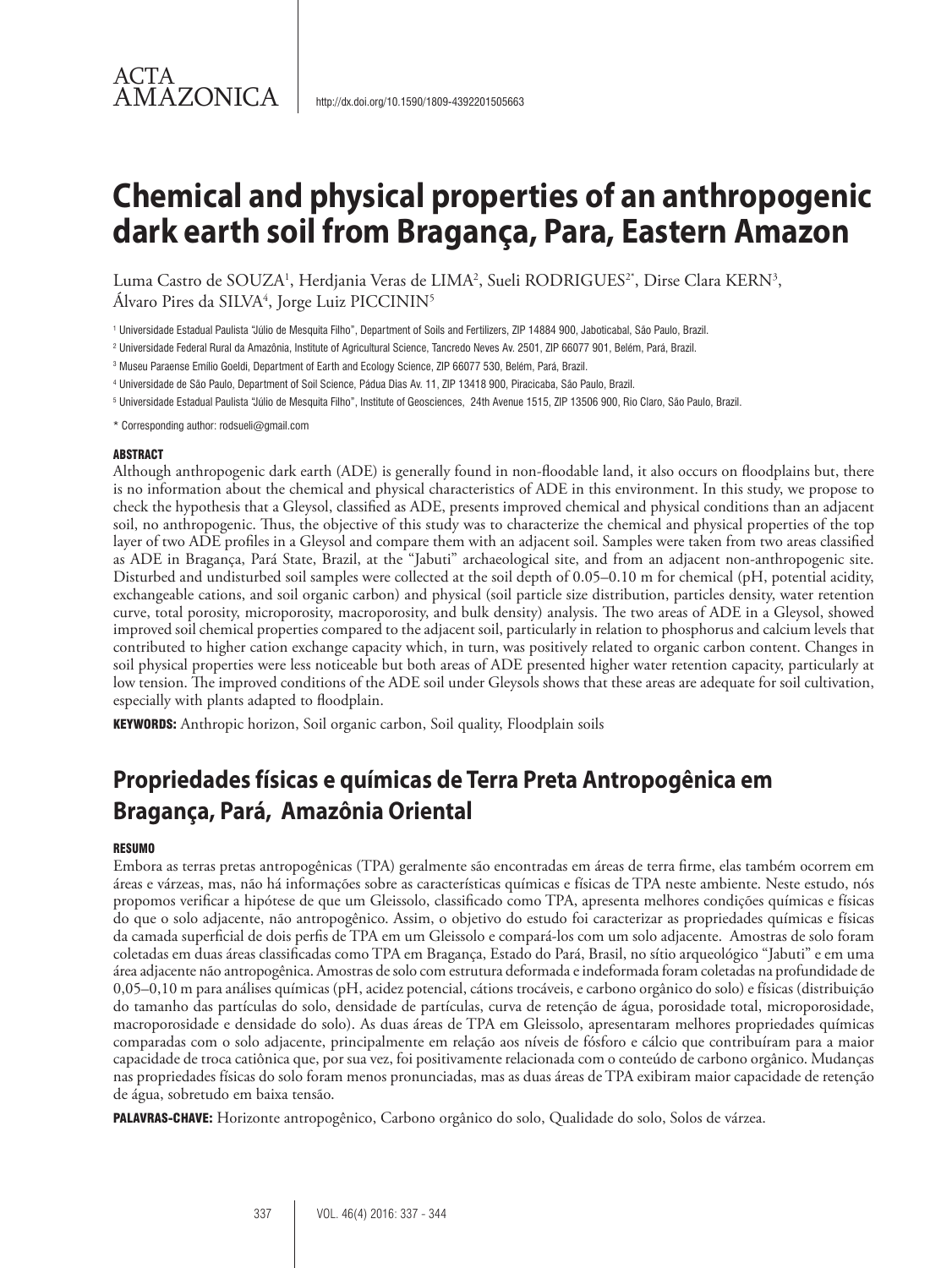

Chemical and physical properties of an anthropogenic dark earth soil from Bragança, Para, Eastern Amazon

# **INTRODUCTION**

A range of different soil classes is found in the Amazon Basin, each one with distinct properties. However, they are generally represented by soils highly weathered, with low fertility and low soil organic matter (SOM) such as clayey Ferralsols or sandy Podzols (Lehmann *et al*. 2003; Teixeira *et al*. 2009). The activities of indigenous populations in the pre-Columbian period have created anthropogenic horizons in some soil classes that present contrasting properties compared to those of adjacent soils. Soils with such horizons are known as anthropogenic dark earths (ADE – *Terra Preta de Índio*), and they are present in a range of soil classes and landscapes with dimensions varying from one hectare to several square kilometers.

In the Brazilian Amazon, horizons that are typical of ADE have already been described for Ferralsols, Acrisols, Arenosols, Podzols, Luvisols, Nitisols, and Cambisols, classified according to WRB (World Reference Base for Soil Resources) soil classification system (Lehmann *et al.* 2003; Woods *et al*. 2009; Teixeira *et al.* 2009). In addition, the chemical and physical characteristics of these soils have been also reported in several publications (Falcão and Borges 2006; Moreira *et al.* 2009; Santos *et al.* 2013 b). However, such descriptions have mainly been associated with Oxisols and occasionally with other soil classes such as Inceptsol, Ultisol, and Entisols, these classified according to Soil Taxonomy classification system.

In general, the chemical and physical characteristics of the soils associated with ADE are improved, indicating that the fertility and structure of the poor soils, from Amazon, may be greatly enhanced. For example, ADE soils have a higher nutrient content and thus promote a better soil fertility. In addition, the soil organic matter (SOM) content in ADE is usually higher, thereby increasing the potential cation exchange capacity and base saturation (Glaser *et al.* 2001; Lehmann *et al.* 2003). High amounts of SOM in ADE also influence soil color, structure, and hydraulic properties, and soil bulk density values are commonly lower in the anthropogenic top horizons in ADE (Lehmann *et al.* 2003). ADE also appears to be a very resilient soil that is able to retain its good physical qualities, even under intensive use (Teixeira *et al.* 2009).

Although ADE soils occur in a range of soil classes, there is limited information on different types of soils, particularly for those from floodplains. Despite ADE is generally found in non-floodable land, it also occurs on floodplains covered by sediments or land that has been destroyed by the lateral movements of rivers (Teixeira *et al.* 2009). Due the high precipitation in the Amazon region, there are large areas of wetland soils and Gleysols are the predominant soil class and, unlike Ferralsols, these soils usually have no limitations with regard to natural fertility. Gleysols are hydromorphic soils with a gley horizon and are the most common lowland soil class in the Amazon region. Therefore, because of their widespread occurrence in the region, effective management of such soils is a valuable alternative for increasing agricultural production.

Despite wetness is a limitation for the use and management of Gleysols, adapted plants are commonly used, like rice and, in the Amazon region, the açaí palm (*Euterpe oleracea* Mart.) has been cultivated. So, determining the properties of ADE in Gleysols can provide important information about the potential use of these soils. Since there is no available information about ADE properties associated with Gleysols; in this study, we propose to check the hypothesis that a Gleysol, classified as ADE, presents improved chemical and physical conditions than an adjacent soil, no anthropogenic. Thus, the objective of this study was to characterize the chemical and physical properties of the top layer of two ADE profiles in a Gleysol and compare them with an adjacent soil.

## **MATERIALS AND METHODS**

#### **Site description**

In this study, soil samples obtained from two areas from "Jabuti" archaeological site, classified as anthropogenic dark earths (ADE), and an adjacent area, no anthropogenic, were studied. Both areas are located in Bragança, Pará state, Brazil (46º40'19.8" W; 0º55'39.5" S), situated on the bank of the river Caeté. This region is located in the high plains of *Bragantina* Peninsula, overlying sedimentary rocks from *Barreiras* geological formation. More details about the site description can be found in Silveira *et al*. (2011). The climate is classified as Aw according to Köppen classification, with a mean annual temperature and precipitation of 25 ºC and 2,500 to 3,000 mm, respectively, a dry season from August to December, and a rainy season from January to July, when over 90% of total annual precipitation occurs (Moraes *et al.* 2005). The relief is plan to smooth undulated. According to the Brazilian classification, the soil is a Gleissolo (Santos *et al.* 2013 a). Morphological descriptions of the three sites are presented in Table 1.

The Jabuti site was registered in 2008 as a ceramic archaeological site, housing type, with fragments of ceramic in surface and depth (Silveira *et al*. 2011). Archaeological materials in the area are mainly composed by ceramic fragments, lytic artefacts chipped, charcoal, seeds, animal bones and shells; dating analysis indicates that the site was occupied for at least 2,900 years before present (Silveira *et al*. 2011). Currently, the vegetation consists of secondary forests with a large number of palm trees, particularly the species *Maximiliana regia* and *Orbignya oleífera*.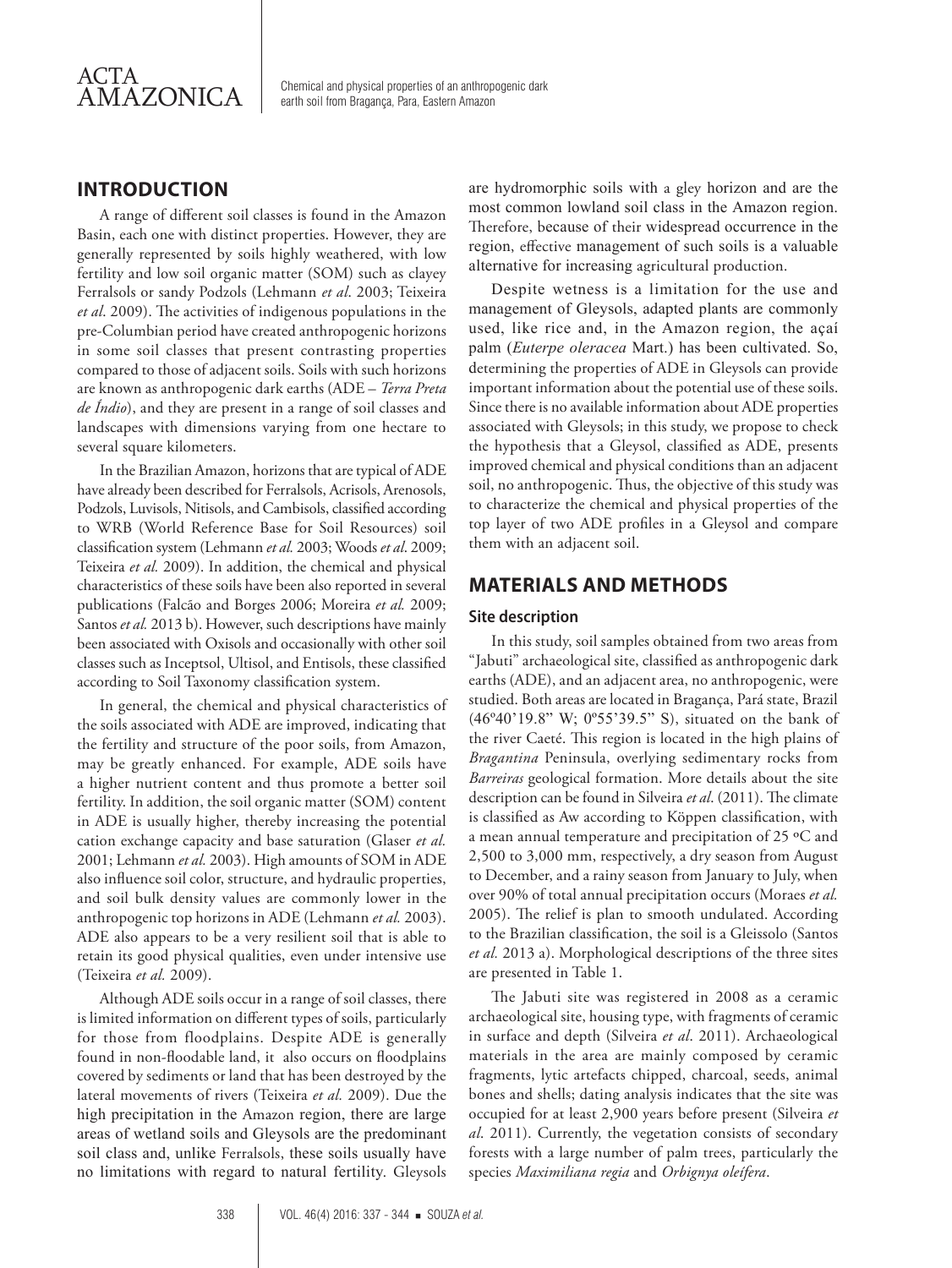ACTA

AMAZONICA Start and physical properties of an anthropogenic dark<br>AMAZONICA earth soil from Bragança, Para, Eastern Amazon earth soil from Bragança, Para, Eastern Amazon

| <b>וו</b> טט נטשט אוויסט אויסט איז די האט האט א א דער דער האט א דער די האט א דער א דער א דער א דעם זי דער די האט א דער |             |                      |         |                        |            |                                        |  |  |
|------------------------------------------------------------------------------------------------------------------------|-------------|----------------------|---------|------------------------|------------|----------------------------------------|--|--|
| Horizon                                                                                                                | Depth<br>cm | Colour<br>(wet)      | Texture | Consistency<br>(humid) | Drainage   | <b>Structure</b>                       |  |  |
| Gleysol - ADE 1                                                                                                        |             |                      |         |                        |            |                                        |  |  |
| Α                                                                                                                      | $0 - 16$    | 10YR 3/1             | sandy   | loose                  | well       | distinct, weak, simple (20% crumb)     |  |  |
| A <sub>1</sub>                                                                                                         | $16 - 42$   | 10YR 2/1             | sandy   | loose                  | well       | low distinct, weak, simple (20% crumb) |  |  |
| A <sub>2</sub>                                                                                                         | $42 - 68$   | 10YR 2/1             | sandy   | loose                  | well       | massive                                |  |  |
| AB                                                                                                                     | 68-90       | 10YR 3/1<br>10YR 7/1 | sandy   | loose                  | moderately | massive                                |  |  |
| BA                                                                                                                     | $90 - 124$  | 10YR 7/1<br>10YR 4/1 | sandy   | loose                  | moderately | massive                                |  |  |
| Bg                                                                                                                     | >124        | 6/10Y                | sandy   | loose                  | poorly     | massive                                |  |  |
| Gleysol - ADE 2                                                                                                        |             |                      |         |                        |            |                                        |  |  |
| A                                                                                                                      | $0 - 12$    | 10YR 2/1             | sandy   | loose                  | well       | distinct, weak, simple (20% crumb)     |  |  |
| A <sub>1</sub>                                                                                                         | $12 - 29$   | 10YR 2/1             | sandy   | loose                  | well       | low distinct, weak, massive            |  |  |
| A2                                                                                                                     | $29 - 43$   | 10YR 3/1             | sandy   | loose                  | well       | massive                                |  |  |
| AB                                                                                                                     | $43 - 58$   | 10YR 3/1<br>6/10Y    | sandy   | loose                  | moderately | massive                                |  |  |
| <b>Bg</b>                                                                                                              | > 58        | 6/10Y                | sandy   | loose                  | poorly     | massive                                |  |  |
| Gleysol - ADJ                                                                                                          |             |                      |         |                        |            |                                        |  |  |
| A                                                                                                                      | $0 - 18$    | 7.5YR 4/1            | sandy   | loose                  | well       | distinct, weak, simple                 |  |  |
| A1                                                                                                                     | $18 - 28$   | 7.5YR 5/1            | sandy   | loose                  | well       | low distinct, weak, massive            |  |  |
| AB                                                                                                                     | $28 - 42$   | 7.5YR 6/2            | sandy   | loose                  | moderately | massive                                |  |  |
| BA                                                                                                                     | $42 - 60$   | 10YR 7/2<br>6/10Y    | sandy   | loose                  | poorly     | massive                                |  |  |
| Bg                                                                                                                     | >60         | 6/10 Y               | sandy   | loose                  | poorly     | massive                                |  |  |

**Table 1**. Morphological descriptions of the archaeological dark earths (ADE) and the adjacent (ADJ) soil.

Source: Piccinin (2009)

#### **Soil sampling**

The delimitation of the site was made by opening holes using an auger to verify the presence/absence of ceramic traces, and variation in soil color using the Munsell scale. From these data three areas were selected for sampling: two within the site (ADE 1 and 2) and an adjacent to the site (ADJ), considered as a control (Silveira *et al*. 2011). Ten undisturbed samples were collected every 1 m in a 10 m transect, using metallic rings of 0.05 m diameter and height, at a soil depth of 0.05-0.10 m. To decrease biological activity, samples were then stored at 4<sup>o</sup> C until laboratory analysis. Although the thickness of the layer of ADE of 0.90 and 0.40 m for ADE 1 and 2, respectively; sampling took place only within the top soil layer, because this is the area in which the greatest physical responses to human activities occurs (Drewry 2006**)**, and where there is greater SOM accumulation and biological activity.

Disturbed samples were also collected at the same depth using an auger, air-dried and sieved through a 2–mm mesh sieve for chemical analysis, soil particle size distribution and particles density.

#### **Determination of chemical parameters**

Soil pH was determined using a pH-meter by suspending soil at a ratio of 1:1 soil to water, and then with 1:1.25 soil to KCl solution. Potential acidity (H + Al) was estimated using 0.5 mol L−1 calcium acetate at pH 7.0, and exchangeable cations (Ca, Mg, and Al) were extracted using the chloride method. Soil potassium (K) and phosphorus (P) were extracted with Mehlich-1 solution, and soil organic carbon (OC) was determined in accordance with the Walkley-Black method, using wet oxidation with dichromate.

#### **Determination of physical parameters**

Soil particle size distribution was determined using the pipette method after dispersion in a mixer with hexametaphosphate and digestion of organic matter with  $\rm H_2O_2$  (Gee and Bauder 1986). A gas pycnometer was used for particle density analysis (model Accupyc 1330, Micromeritics, Norcross, GA, USA).

Soil water retention curves were determined in the undisturbed samples using a tension table for water potentials of −10, −30, −60, and −100 hPa, and a pressure plate apparatus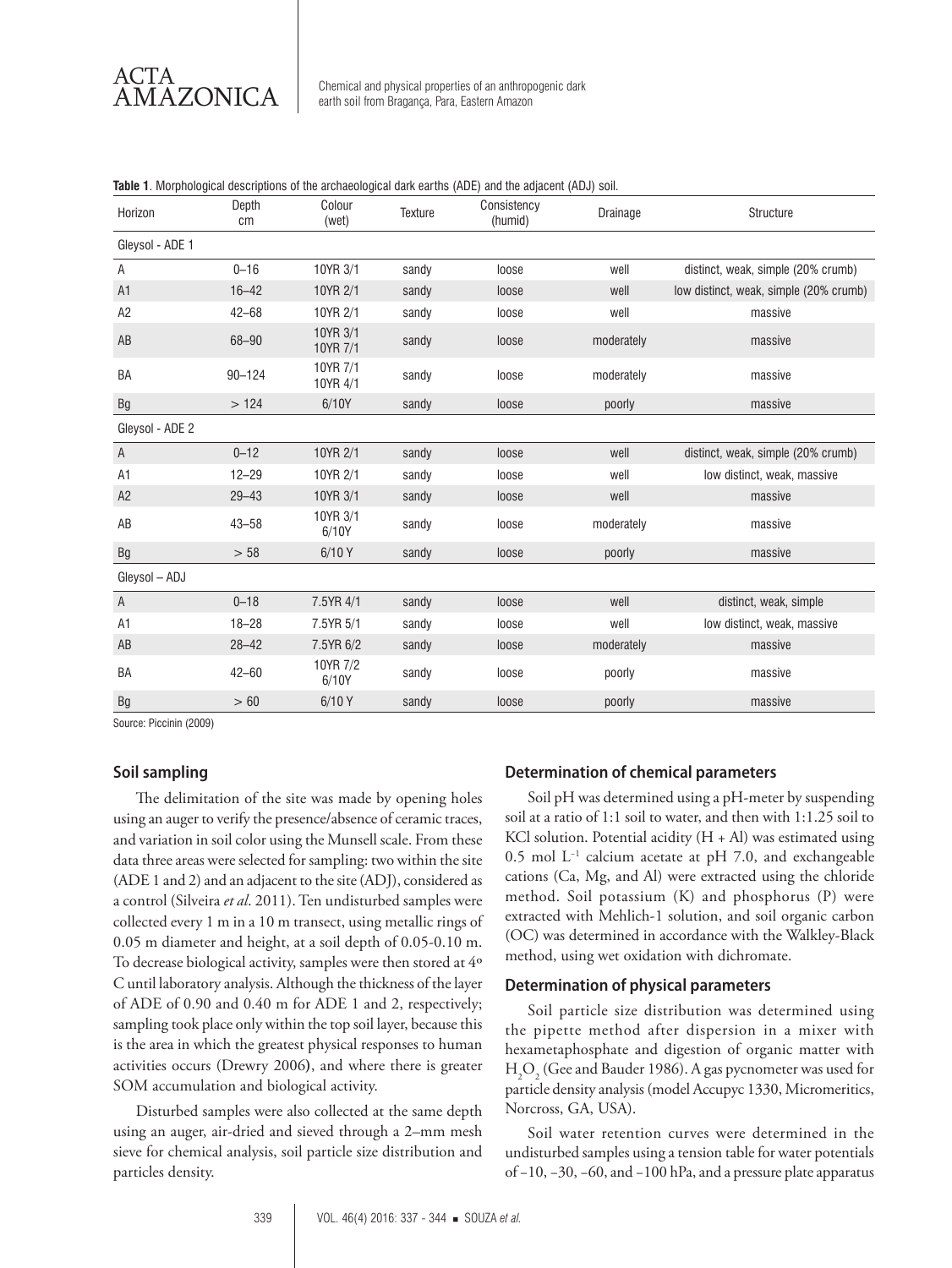for −250, −500, −1,000; −3,000, and −15,000 hPa. The relationship between water potential and soil water content was determined using the van Genutchen model (1980).

Bulk density was calculated from dry soil weight values (105ºC; 48 h) and ring volume data (Blake and Hartge 1986), and soil total porosity was calculated from soil bulk density and particle density values. Microporosity was considered by determining the water content of soil samples submitted to tension of −60 hPa, and macroporosity was calculated by the difference between total porosity and microporosity. The field capacity and permanent wilting point were estimated by soil moisture in tensions of −100 and −15,000 hPa, respectively, and available water was determined as the difference between field capacity and permanent wilting point.

#### **Statistical Analysis**

Data were evaluated using the ANOVA procedure with SAS software (Statistical Analysis System, version 9.2). Probability level was significant at  $p \leq 0.05$ , and Pearson correlation coefficients were calculated to characterize the relationships between soil chemical and physical parameters.

## **RESULTS**

The surface anthropogenic horizons within Gleysols showed significant changes in soil chemical properties (Table 2). The pH is an index used to determine soil potential acidity and differed among the areas ranging from very acidic  $(4.5-5.0)$  to extremely acidic  $(4.5)$  in the three soils. Samples from ADJ and ADE 2 had high acidity ( $\approx$  pH 4; Table 2), which resulted in a high level of exchangeable Al. However, ADE 1 was less acidic with a  $pH_{H2O}$  of 5.0; this slight incremental caused a significant decrease in the level of exchangeable Al. Falcão *et al*. (2009) reported that ADE does not generally present problems with respect to aluminum toxicity with values ranging from  $1.60$  to  $0.01$  cmol<sub>c</sub> kg<sup>-1</sup>. This range is below of the values observed in ADJ and ADE 2 that also presented pH below 5.0. In fact, when the soil pH is below 5.0, soluble Al is almost certainly a problem whereas pH values between 5.0 and 5.5 is likely a small problem (Ritchie 1995); although high Al content not always is toxic

for plants especially for soils with high organic matter content (Hernández-Soriano 2012).

With the exception of potassium  $(K<sup>+</sup>)$ , ADE 1 and 2 contained higher amounts of nutrients compared to ADJ (Table 2); there was significant enrichment of total P and Ca in ADE 1 and 2 relative to ADJ, and Mg was slightly increased, particularly in ADE 2. Furthermore, the anthropic surface horizons in ADE 1 and ADE 2 presented an exchangeable Ca content that was 35 and 23 times greater than ADJ, respectively, and for exchangeable Mg the increase was 2.7 and 1.5 times, respectively (Table 2). Suitable levels of K in soil were from  $0.16$  to  $0.30$  cmol<sub>c</sub> kg<sup>-1</sup> (Alcarde 1988), and therefore the amounts of K in ADJ and ADE 1 and 2 are considered adequate for plant growth; there were no significant differences in values among the areas.

The capacity of exchangeable cations (CEC), the sum of bases (SB), and base saturation (V) were also increased in ADE horizons compared to the surface samples of ADJ (Table 2). CEC was low in ADJ, but was increased by 4 and 2.5 times in ADE 1 and ADE 2, respectively. This increase in CEC is related to the positive relationship with the OC content, as shown in Figure 1.

There were also differences in some physical properties of the surface layers of ADE 1 and 2 compared to the ADJ soil. Firstly, soil color differed between samples (Table 1), and at the depth evaluated it ranged from very dark gray (10YR 3/1) for ADE 1, black (10YR 2/1) for ADE 2, and dark gray (7.5YR 4/1) for ADJ. In relation to particle size distribution, the soils of the three areas were primarily composed of sand size particles (Table 3).

Particles density and soil bulk density were influenced by the higher OC content in ADE 2 only, showing a reduction in both properties (Table 3). The low bulk density in this area is related to a higher porosity, as the soil porosity is composed almost exclusively of micropores. There were no differences in relation to macroporosity among the areas; the high microporosity in ADE 2 also resulted in increased soil water retention (Table 3; Figure 2).

The soil water contents (Figure 2) were in agreement with the  $\theta_{\text{sat}}$  and  $\theta_{\text{res}}$  (Table 4), i.e. greater water holding capacity

**Table 2.** Soil chemical properties of two Amazonian Dark Earths (ADE1 and ADE2) and an adjacent soil (ADJ) at 0.05-0.10 m depth.

| Areas            |                  | pH               |              |                                      | $Ca2+$ | $Ma^{2+}$ | $Al^{3+}$         | $H + AI$ | $S^{(1)}$ | CEC <sup>(2)</sup> | $V^{(3)}$ | OC <sup>(4)</sup>    |
|------------------|------------------|------------------|--------------|--------------------------------------|--------|-----------|-------------------|----------|-----------|--------------------|-----------|----------------------|
|                  | H <sub>o</sub>   | KCI              | $mq$ dm $-3$ | cmol <sub><math>cm^{-3}</math></sub> |        |           |                   |          |           |                    | %         | $g$ kg <sup>-1</sup> |
| ADJ.             | 4.2 <sub>b</sub> | 3.0 <sub>c</sub> | 1.48c        | 0.24a                                | 0.67c  | 1.55c     | 2.25 <sub>b</sub> | 11.69c   | 2.46      | 14.2               | 17        | 37.6b                |
| ADE1             | 5.0a             | 4.3a             | 17.41a       | 0.18a                                | 24.07a | 4.20a     | 0.77c             | 13.43b   | 28.45     | 41.9               | 68        | 55.5a                |
| ADE <sub>2</sub> | 4.0c             | 3.9 <sub>b</sub> | 8.45b        | 0.17a                                | 15.47b | 2.40b     | 3.90a             | 15.36a   | 18.04     | 33.4               | 54        | 59.5a                |

(1)S: sum of bases; (2)CEC: cation exchange capacity at pH 7,0; <sup>(3)</sup> V: base saturation; <sup>(4)</sup> OC: soil organic carbon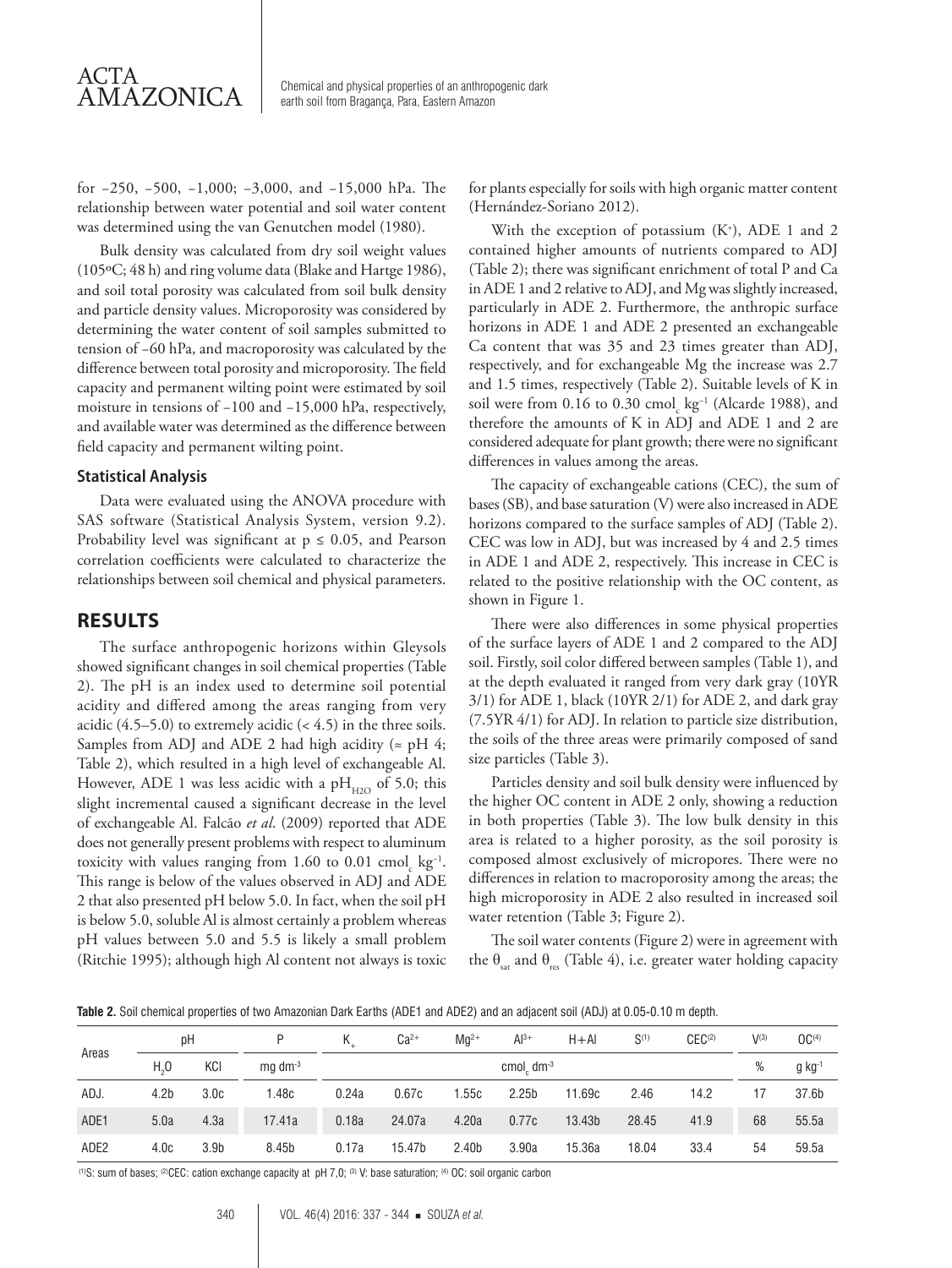# ACTA

 $AMAZONICA$   $\parallel$  Chemical and physical properties of an anthropogenic dark<br> $AMAZONICA$ earth soil from Bragança, Para, Eastern Amazon



**Figure 1.** Cation exchange capacity as influenced by soil organic carbon contents.



**Figure 2.** Soil water retention curves of two Amazonian Dark Earths (ADE1 and ADE2) and an adjacent soil (ADJ) at 0.05-0.10 m depth.

**Table 3.** Soil physical properties of two Amazonian Dark Earths (ADE1 and ADE2) and an adjacent soil (ADJ) at 0.05-0.10 m depth.

| Soil attributes                | ADJ               | ADE 1             | ADE 2             |
|--------------------------------|-------------------|-------------------|-------------------|
| Sand $(g \text{ kg}^{-1})$     | 815.49            | 678.62            | 644.70            |
| Silt $(g kg-1)$                | 132.01            | 162.83            | 170.89            |
| Clay $(g \text{ kg}^{-1})$     | 52.50             | 158.55            | 184.41            |
| Particle density (Mg $m-3$ )   | 2.58a             | 2.55a             | 2.51 <sub>b</sub> |
| Bulk density (Mg m-3)          | 1.55a             | 1.48a             | 1.28 <sub>b</sub> |
| Macroporosity ( $m3 m-3$ )     | 0.05a             | 0.06 a            | 0.08 a            |
| Microporosity ( $m3 m-3$ )     | 0.35 <sub>b</sub> | $0.36$ ab         | 0.41a             |
| Total porosity ( $m3 m-3$ )    | 0.40 <sub>b</sub> | 0.42 <sub>b</sub> | 0.49a             |
| Available water $(m^3 m^{-3})$ | 0.17a             | 0.15a             | 0.18a             |

**Table 4.** Parameters of soil water retention curves fitted by van Genuchten equation (van Genuchten 1980) for two Amazonian Dark Earths (ADE1 and ADE2) and an adjacent soil (ADJ) at 0.05-0.10 m depth.

| Areas | θ<br>sat | θ<br>res<br>$m3 m-3$ | α     | n     | $R^2$ |
|-------|----------|----------------------|-------|-------|-------|
| ADJ.  | 0.409    | 0.097                | 0.015 | 2.010 | 0.86  |
| ADE 1 | 0.408    | 0.211                | 0.022 | 1.862 | 0.73  |
| ADE 2 | 0.513    | 0.151                | 0.024 | 1.596 | 0.90  |

 $θ_{sat}$  = saturated water content,  $θ_{res}$  = residual water content,  $α$  and  $n$  = empirical parameters which describe the shape of the water retention curve.

for ADE 2 at saturation and higher residual water content for ADE 1.

Although ADE 2 had a higher micro and total porosity compared to ADJ, there was not such a significant variation between ADE 1 and ADJ. However, in relation to soil water retention, both ADE 1 and 2 retained more water at field capacity (Figure 2, 100 hPa) and at wilting point (15,000 hPa), though there was no difference in relation to available water (Table 3).

# **DISCUSSION**

Only ADE 1 has a higher pH compared to the ADJ soil. Falcão *et al.* (2009) reported that a reduced acidic condition is common in ADE, with pH ranging from 5.2 to 6.4; this is associated with processes that change soil acidity, such as organism respiration and decomposition of organic matter, which are very active in ADE soils.

The soil pH in  $H_2O$  was higher than in KCl (1.0 mol L<sup>-1</sup>) resulting in a negative  $\Delta$ pH (pH<sub>H2O</sub>-pH<sub>KCl</sub>);  $\Delta$ pH is an indicative of the balance of soil charges, and negative values indicate a predominantly net negative charge. The ADJ area showed the greatest negative value of ΔpH (−1.24) due to a broader range of pH values. This amplitude is generally associated with a higher content of exchangeable aluminum ( $Al^{3+}$ ). However, a relationship between  $\Delta pH$  and exchangeable aluminum, which has been observed in other areas of ADE (Campos *et al.* 2011), was not evident in the areas evaluated in this study.

Samples from ADJ and ADE 2 showed high concentrations of exchangeable Al. Although it is well known that high levels of Al in soil can be harmful to plants, there are different forms of Al in soil and not all are harmful. A high Al content is not detrimental to plants in soils that have high organic carbon content, as some of the components of organic matter form complexes with Al within soil solution, making it unavailable to plants (Hernández-Soriano 2012). For this reason, soluble Al is not considered to be a problem for such soils, even if they have a low pH.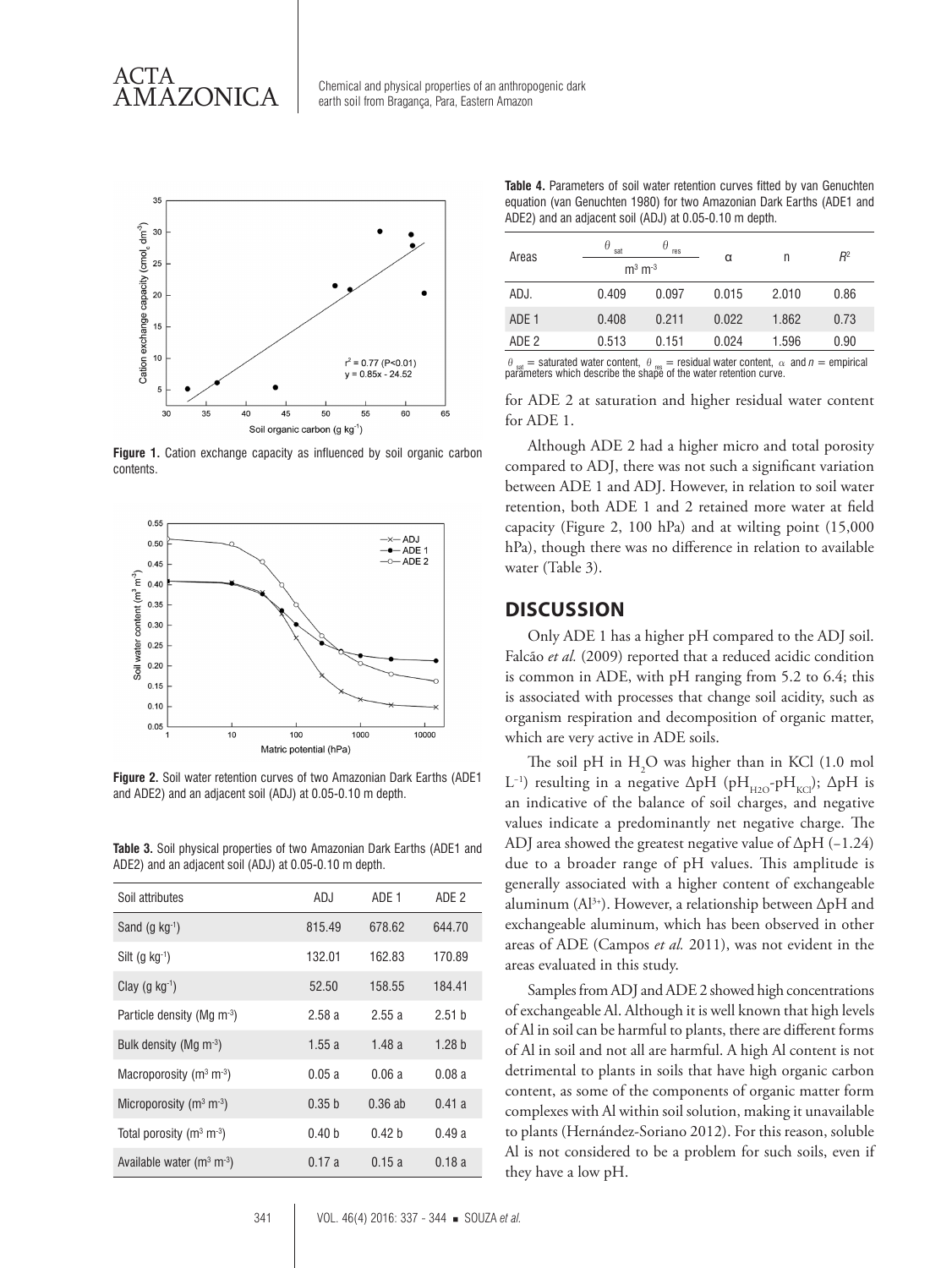Chemical and physical properties of an anthropogenic dark earth soil from Bragança, Para, Eastern Amazon

Both ADE 1 and ADE 2 had higher amounts of nutrients compared to the ADJ soil. High levels of nutrients are characteristic of ADEs, which usually hold nutrient stocks several times higher than those of the surrounding soil (Costa and Kern 1999; Lehmann *et al.* 2003). However, not all nutrients were significantly increased in ADE 1 and 2 compared to the ADJ soil (for example, total P and Ca were more enriched than Mg), but these results were expected as, according to Lehmann *et al*. (2003), ADE does not necessarily have a high availability of all nutrients essential for plants, and although available Ca is more strongly enriched in relation to surrounding soils, other nutrients as K, Mg, Fe, and N are not necessarily higher. In this study, the concentration of Ca was several times higher than that of K; this association of a low concentration of available K and a high concentration of Ca may establish an unbalanced nutritional status for many plants (Falcão *et al.* 2009). The higher P content in ADE 1 and 2 is due the composition of the ceramics found in the areas that have high levels of this element; in fact Rodrigues (2014), evaluating the chemical properties of sherds from this archaeological site, using molten materials, related that the level of phosphorus found was higher than those previously identified in ceramic fragments from archaeological sites located in the Amazon, and related this with the sherds mineralogy.

The higher values of CEC, SB, and V in ADE horizons confirm results observed in other areas of ADE, particularly in relation to Oxisols (Cunha *et al.* 2009; Campos *et al.* 2011). These results show how soil OC plays an essential role in providing sites for cation exchange. The higher amount of OC in ADEs gives the soil a higher CEC, as reported by others (Zech *et al.* 1990; Glaser *et al.* 2001; Lehmann *et al.* 2003; Glaser 2007). ADE soils have a high pyrogen carbon content, which has a greater specific surface area and greater negative charge density per unit surface area; thus, high CEC values result from the higher charge density per carbon unit (Liang *et al.* 2006).

A correlation between CEC and soil OC (Figure 1) shows the large participation that OC plays in CEC. The ADE soils in this study had a SOC concentration that was about 1.5 times greater than that of the ADJ soil. However, it is not only the amount of SOC that is responsible for the high CEC; the quality of the SOC actually has a greater effect. Studies have revealed that SOM in ADE contains higher amounts of carboxylic groups and phenolic groups compared to the surrounding soils, and thus, SOC in ADE has a higher CEC than the SOC in naturally occurring soils (Liang *et al.* 2006; Zech *et al.* 1990; Cunha *et al.* 2009).

The results show that improvements in the soil fertility of anthropogenic soils in our study are comparable to those reported for others anthropogenic soils sites in the Brazilian Amazon (Cunha *et al.* 2009; Mescouto *et al.* 2011; Campos *et al.* 2011). The marked difference in fertility of the anthropogenic (ADE) and non-anthropogenic (ADJ) soils is attributed to accumulation of organic matter, base cations, and other nutrients, in relation to the addition of organic waste (manure, vegetal and animal organic residues, bones) and black carbon from fire management by pre-Columbian civilizations (Kern and Kämpf 1989; Lima *et al.* 2002). Indeed, the SOC content was higher in the ADE's soils relative to ADJ; the soil organic carbon content of ADE 1 and ADE 2 was 48% and 58% higher than that of ADJ, respectively.

Regarding soil physical properties, the color of ADE presented low value; lower values characterize darker soils and are an indication of high SOM content. The effect of fire in causing the dark color is corroborated by the high number of charcoal pieces found in the site. Due incomplete combustion, organic materials become charcoal with a dark black color. Thus, the lowest value (2) at ADE 2 agrees with the larger OC content observed in this area (Tables 1 and 2), where the dark top layer in ADE is explained by the effects of fire that charred organic matter, resulting in a black color and consequently a lower chroma value.

The characteristics observed in the surface horizon of the archaeological site enabled to classify it as anthropogenic. According to the Brazilian Soil Classification System (SiBCS, Santos *et al.* 2013 a), the human impacts in soil are distinguished by an anthropic diagnostic horizon, which is described as a horizon formed or modified by land use (habitation or cultivation), or the addition of organic material containing ceramic fragments and/or lithic artifacts, and other organic materials. For ADEs, this anthropic influence is recognized at the 4<sup>th</sup> hierarchical level, e.g., Anthropic Dystrophic Yellow Latosol (*Latossolos Amarelos Distróficos antrópicos*), and Anthropic Dystrophic Concretionary Petric Plinthosols (*Plintossolos Pétricos Concrecionários Distróficos antrópicos*) (Kern and Kämpf 1989). However, such characteristics in Gleysols are only admitted for soils classified as Anthropic Orthic Tiomorphic Gleysols (*Gleissolos Tiomórficos Órticos antrópico*), which is related to soils modified by mining, road construction, drainage systems, or other forms of soil alteration for non-agricultural purposes. This definition is not applicable to the characteristics of the soil evaluated in this study; therefore, future revisions of SiBCS are suggested and should include the anthropic diagnostic horizon for other soil classes. According to SiBCS, ADE can be found in several soil classes, such as Latosols (*Latossolos*)*,* Argisols (*Argissolos*)*,* Cambisols (*Cambissolos*)*,* Plinthosols (*Plintossolos*) and Spodosols (*Espodossolos*). Here, we have evaluated ADE in Gleysol, however, for this soil class there is no designation for features denoting the influence of human activity (such as the presence of artifacts and charcoal). Sombroek *et al*. (2002) consider that available ADE data do not yet permit a detailed, field relevant and pedologic classification. Thus, developing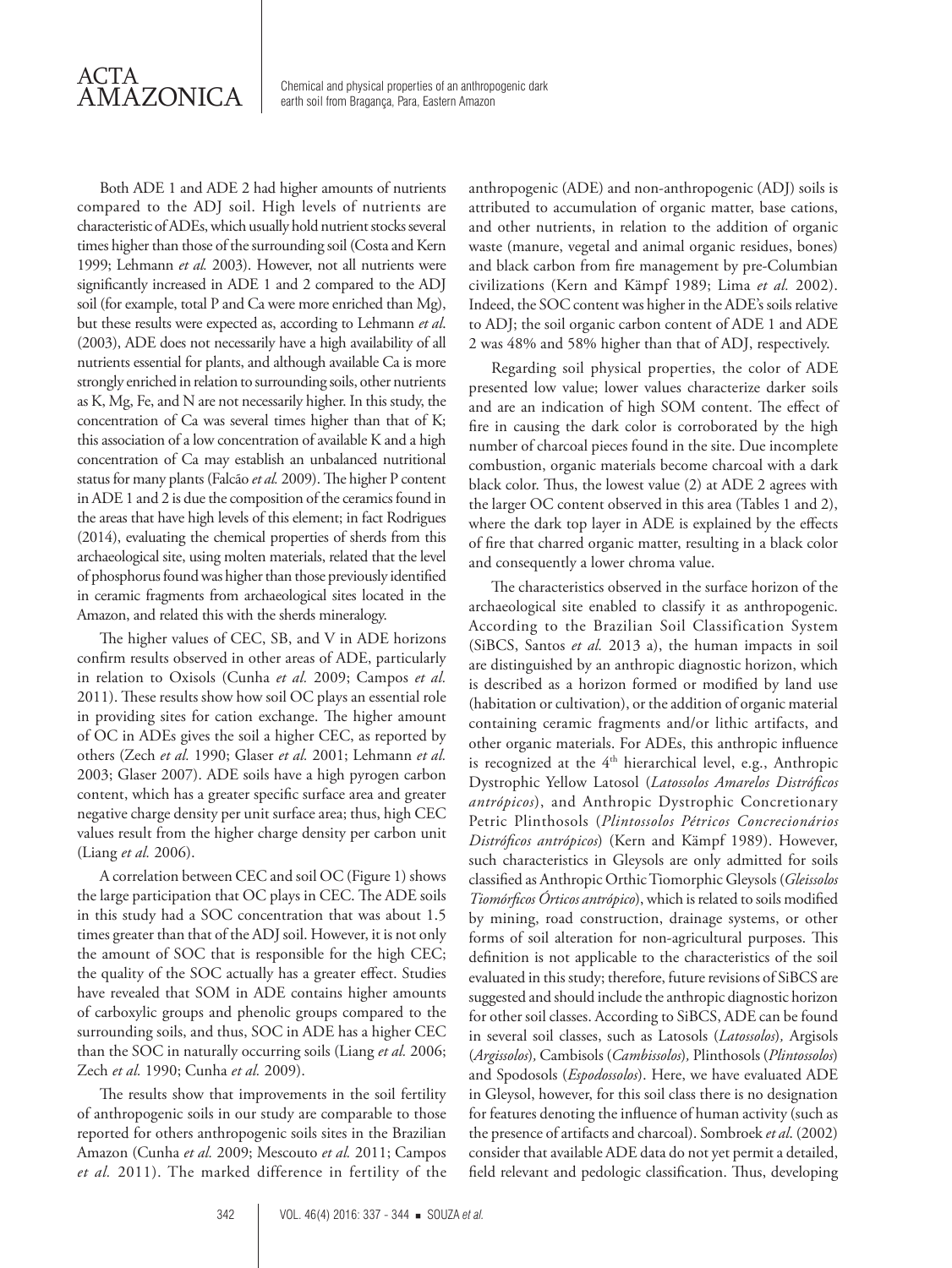

AMAZONICA | Chemical and physical properties of an anthropogenic dark<br>
earth soil from Bragança, Para, Eastern Amazon earth soil from Bragança, Para, Eastern Amazon

an ADE classification is a challenge that demands broader expertise and investigation, especially for soil classes where anthropogenic influences are not yet recognized.

For the three areas, the prevailing soil particle size is sand and the soil texture class for ADJ is loamy sand while both ADEs are sandy loam. The role of organic matter in sandy soils is fundamental, particularly due to the dominant mineralogy (generally quartz, kaolinite, iron, and aluminum oxides) that characterizes soils with low fertility. Therefore, in such soils, it is essential to manage all components that affect soil fertility and structure, mainly the SOM.

The larger volume of micropores and total porosity of ADE 2 is due to the higher CO content in the area. Since black carbon is highly porous, its high content in the soil improves a range of physical properties, including micro and total porosity. However, the mechanisms or processes by which carbonized materials influence soil pore size distribution have not been clearly established or demonstrated (Verheijen *et al.* 2010).

The higher capacity of ADE's to retain soil water is represented in Figure 2, mainly in the dry part of the curve (> 100 hPa). The stabilized organic matter in these soils acts like a sponge and is able to absorb many times its weight in water. This is particularly relevant in sandy soils, where the water held by the organic matter makes a difference to the water availability of plants, especially during dry periods.

The OC content for ADE 1 and 2 was not significantly different (Table 2), nevertheless, they did not show the same trends in relation to chemical and physical changes with respect to ADJ. Therefore, likely not only the amount of OM but also the quality is influencing the properties of these soils. However, despite the extent of the changes in the soil properties were not the same in ADEs, both presented a better soil condition than ADJ, with the exception of  $pH_{H2O}$  (Table 2). Aquino *et al*. (2014) evaluating the variability of physical attributes in anthropogenic and non-anthropogenic soils have also observed improved conditions for anthropogenic soils in relation to total porosity, microporosity, and soil bulk density, evidencing the better characteristics of these soils.

Although Gleysol is liable to permanent waterlogging or flooding during some period of the year, it can be cultivated with adapted plants as açaí palm. In the State of Pará, areas cultivated with açaí palm are increasing and, since the plant is highly water-demanding Gleysols have a high potential for its cultivation. Our results showed that ADE associated with this soil class presents a higher ability to hold water at low tension, and this behavior may be important for maintaining water availability for plants during the dry season, especially when linked to higher nutrient availability. Although only the soil surface layer was evaluated in this study, our results provide important information about the chemical and physical properties of these soils for use in future research, particularly for work that seeks to improve perspectives for regional farmers through the cultivation of ADE soils.

There are many areas of ADE that remain unknown or have been little studied. As more soil surveys are conducted in the Amazon, more ADE profiles in Gleysols may be found in the floodplain areas and its assessment should complement the information reported in this study.

## **CONCLUSIONS**

The two areas of anthropogenic dark earths (ADE 1 and 2) in a Gleysol, showed improved soil chemical properties compared to the adjacent soil, particularly in relation to phosphorus and calcium levels that contributed to higher cation exchange capacity which was positively related to organic carbon content. Changes in soil physical properties were less noticeable but both areas of ADE presented higher water retention capacity, particularly at low tension.

### **ACKNOWLEDGMENTS**

Brazilian National Council for Scientific and Technological Development (CNPq) for granting the master's scholarship of the first author.

#### **REFERENCES**

- Alcarde, J.C. 1988. Análise química do sulfato de potássio e magnésio: estudo e simplificação dos procedimentos analíticos. Revista de Agricultura, 63: 265-271.
- Aquino, R.E.; Campos, M.C.C.; Oliveira, I.A.; Marques Jr., J.; Silva, D.M.P.; Silva, D.A.P. 2014. Variabilidade espacial de atributos físicos de solos antropogênico e não antropogênico na região de Manicoré, AM. *Bioscience Journal*, 30: 988-997.
- Blake, G.R.; Hartge, K.H. 1986. Bulk density. In: Klute, A. (Ed.). *Methods of soil analysis. Part I. Physical and mineralogical methods*. 2ed. America Society of Agronomy, Madison, WI, USA, p. 363-375.
- Campos, M.C.C.; Ribeiro, M.R.; Souza Jr., V.S.; Filho, M.R.R.; Souza, R.V.C.C.; Almeida, M.C. 2011. Caracterização e classificação de Terras Pretas Arqueológicas na Região do Médio Rio Madeira. *Bragantia*, 70: 598-609.
- Costa, M.L.; Kern, D.C. 1999. Geochemical signatures of tropical soils with archaeological black earth in the Amazon, Brazil. *Journal of Geochemical Exploration*, 66: 369-385.
- Cunha, T.J.F.; Madari, B.E.; Canellas, L.P.; Ribeiro, L.P.; Benites, V.M.; Santos, G.A. 2009. Soil organic matter and fertility of Anthropogenic Dark Earths (Terra Preta de Índio) in the Brazilian Amazon Basin. *Revista Brasileira de Ciência do Solo*, 33: 85-93.
- Drewry, J.J. 2006. Natural recovery of soil physical properties from treading damage of pastoral soils in New Zealand and Australia: a review. *Agriculture, Ecosystem and Environment*, 114: 159-169.
- Falcão, N. P. S.; Borges, L.F. 2006. Efeito da fertilidade de terra preta de índio da Amazônia Central no estado nutricional e